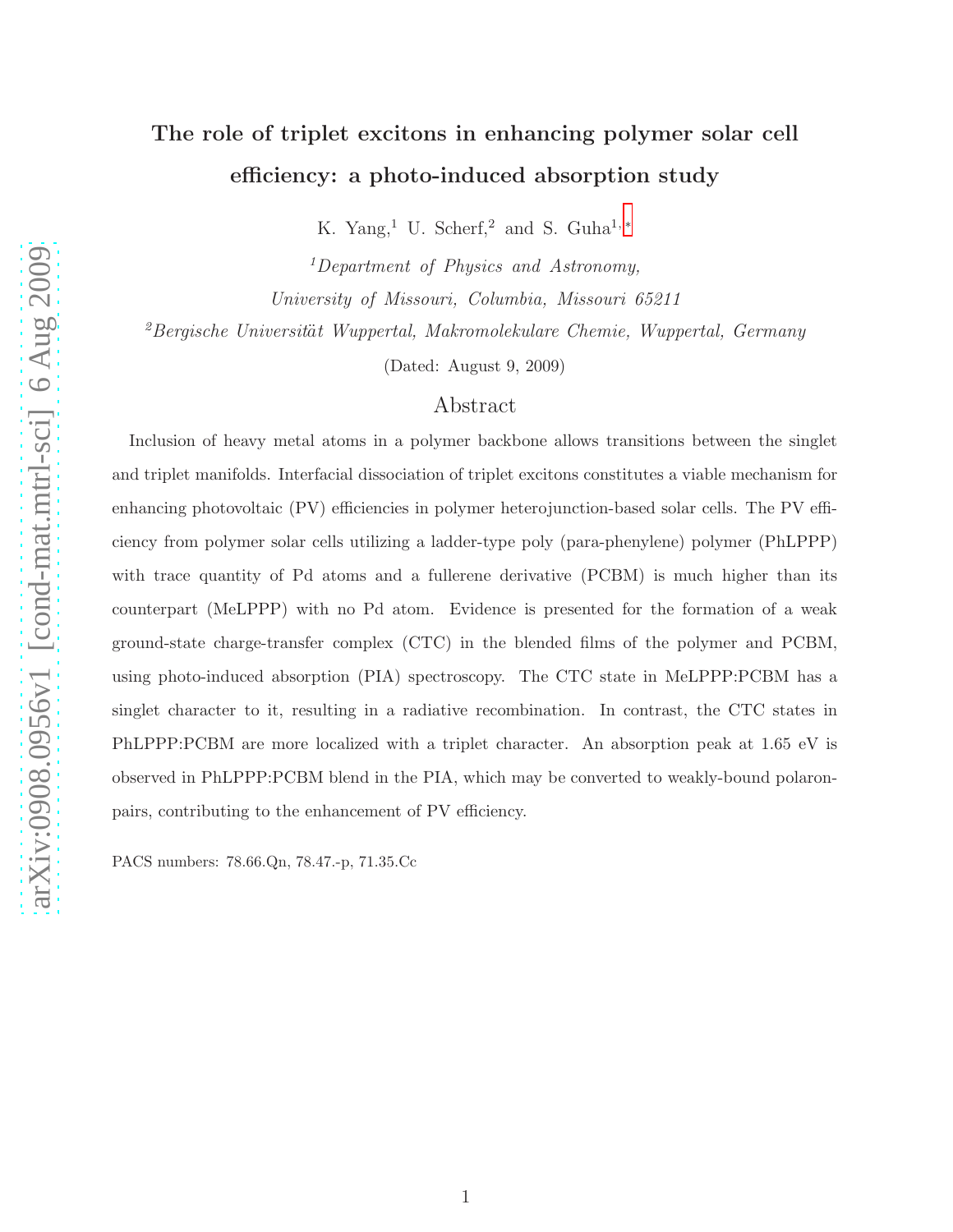#### I. INTRODUCTION

The development of high efficiency organic solar cells based on bulk heterojunctions (BHT) is rapidly increasing as a viable alternative to inorganic solar cells. New routes entail development of low bandgap,<sup>[1](#page-16-1)[,2](#page-16-2)</sup> and organometallic polymers,<sup>[3](#page-16-3)</sup> small molecule-based donor layers,<sup>[5](#page-17-0)</sup> tandem cell architectures,<sup>[6](#page-17-1)</sup> and controlling interfacial separations to match exciton diffusion lengths to few tens of nanometers.<sup>[7](#page-17-2)</sup> A common organic BHT system which gives power efficiencies in the 4  $\%$  range consists of poly(3-hexylthiophene) (P3HT) and  $[6,6]$ -phenyl C<sub>61</sub>-butyric acid methyl ester (PCBM). The dynamics of photo-induced charge separation in donor-acceptor complexes has been extensively studied $8,9,10$  $8,9,10$  $8,9,10$  and recently it has been realized that the mechanism of charge separation, especially at a polymer-fullerene interface, is not simply a single-step electron transfer but may involve several intermediate steps. Several works have indicated the presence of a charge transfer complex  $(CTC)$ ,<sup>[11](#page-17-6)[,12](#page-17-7)[,13](#page-17-8)[,14](#page-17-9)</sup> which is essentially a Coulomb bound polaron pair between the donor-acceptor blend. Re-cently, such CTCs have been identified to be both above and below-gap excitations.<sup>[15](#page-17-10)[,16](#page-17-11)</sup> Below-gap excitations may be further exploited for harnessing solar energy, thus enhancing the overall photovoltaic (PV) efficiency of organic solar cells.

The synthesis and use of organometallic donor materials for efficient conversion of solar energy have been on the rise. Many of these materials are based on small organic molecules with a combination of phosphorescent dye molecules with iridium or platinum complexes.[6](#page-17-1)[,17](#page-17-12)[,18](#page-17-13) The central idea behind the inclusion of heavy metal atoms in the polymer backbone for PV applications is that it allows transitions between the singlet and triplet manifolds. A low concentration of metal atoms enables strong localized spin-orbit coupling. The photovoltaic (PV) process in organic materials stems from the generation of singlet excitons upon photon absorption, which may further result in a spin-flip due to spin-orbit coupling leading to the formation of small fractions of triplet excitons. The long lifetimes and diffusion lengths of triplet excitons facilitate their diffusion process towards donoracceptor junctions. Additionally, if the energy level of the lowest unoccupied molecular orbitals (LUMO) of the acceptor material is well matched with the lowest triplet energy of the donor, the dissociation process is favored, thus enhancing the PV efficiency in organic solar cells. Organometallic materials may be further useful in PV applications since the triplet exciton density is enhanced due to a strong metal-induced spin-orbit coupling. Such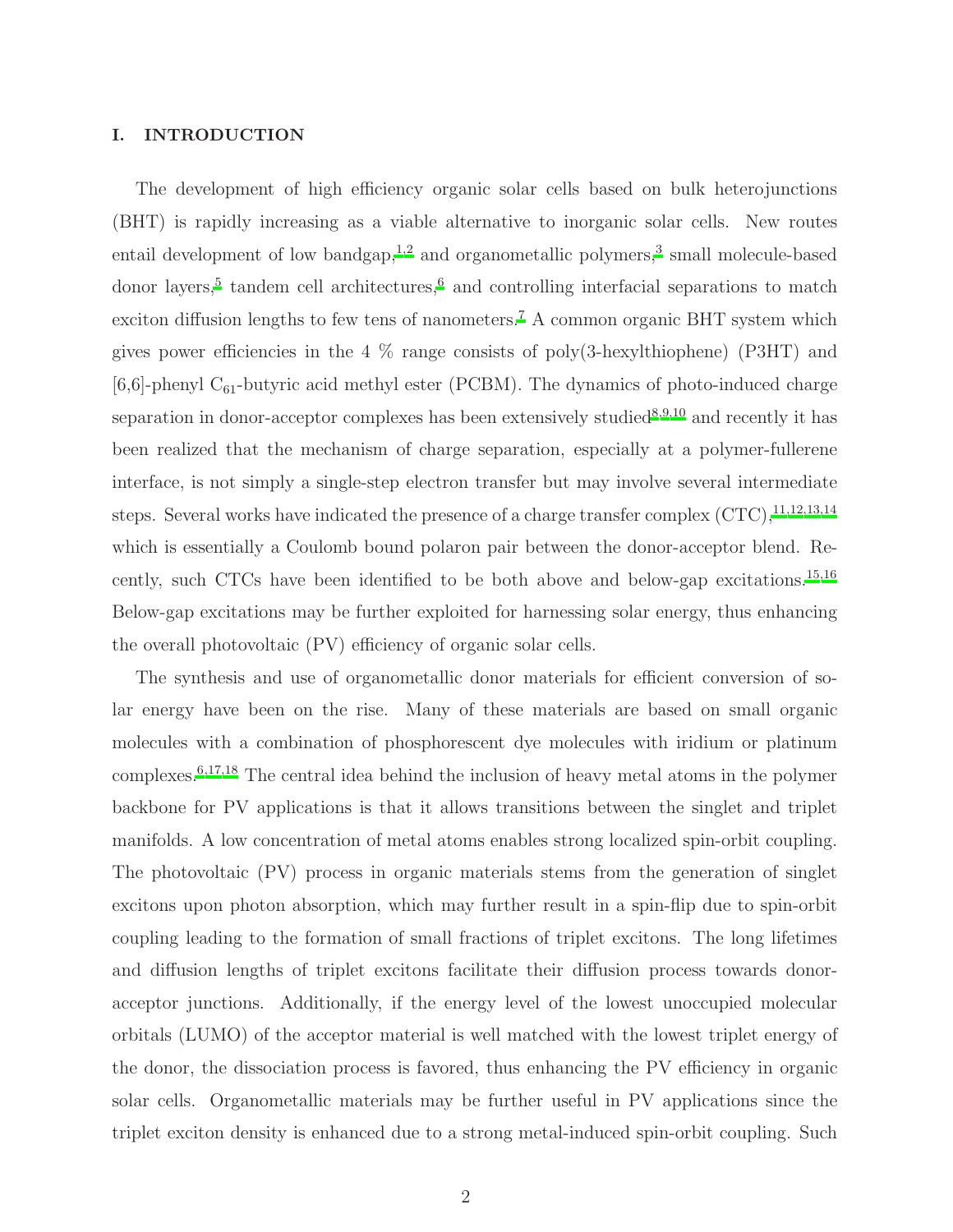an approach has been suggested to increase the electroluminescence efficiency in organic light-emitting diodes (LEDs) by transferring the triplet excited state from the polymer to an organometallic dye.[19](#page-17-14)[,20](#page-17-15)

The polymer used in this study is a diphenyl-substituted ladder-type poly(paraphenylene) (PhLPPP), containing a trace concentration of covalently bound Pd atoms. Trace quantities of Pd atoms in PhLPPP open up an efficient decay channel for migrating triplet excitons. Additionally, the basic photophysics (photoluminescence and absorption) of this polymer is comparable to its counterpart with no Pd atoms, methylated-LPPP (MeLPPP). The Pd content (as estimated by inductively coupled plasma optical emission spectroscopy) is  $<$  5 ppm for MeLPPP and 120-200 ppm for PhLPP, respectively.<sup>[21](#page-17-16)</sup> PhLPPP has served as an important system for elucidating fundamental properties of electrophos-phorescence and temperature-dependent triplet diffusion.<sup>[22](#page-17-17)</sup> Recently it was shown by Arif  $et$  $al.^{23}$  $al.^{23}$  $al.^{23}$  that PhLPPP blended with PCBM results in a PV efficiency almost 10 times more than MeLPPP blended with PCBM, when utilized in a solar cell structure. This was attributed to the additional contribution of triplet excitons in PhLPPP.

A nominal balance between singlet and triplet excitons is perhaps one of the key parameters for enhancing solar cell efficiencies; a very large fraction of triplet excitons may be detrimental as it may provide a radiative route to recombination. Additionally, the binding energy of triplet excitons is higher than that of the singlet excitons; hence converting all singlets to triplets may not be an ideal situation for enhancing solar cell efficiencies. Simply mixing trace quantity of Pd complexes to a polymer does not necessarily work since the metal atoms may be far away from the polymer chain and may cluster. A side chain sequence during polymer synthesis, as in PhLPPP, ensures the metal atoms to be covalently bound to the polymer backbone.

To gain insight into the differences in PV mechanism between the triplet-enhanced polymer, PhLPPP, and the non-triplet-enhanced polymer, MeLPPP, we have studied the charge transfer process using photo-induced absorption (PIA) spectroscopy. The CTC states are formed in both polymer blends, although the nature of these states are very different in the two materials. The paper is structured as follows: Section II contains the experimental details. In Section III, we highlight the optical properties including triplet-triplet (TT) absorption results from pure polymer films, followed by PIA results of polymer:PCBM films for different blend ratios in Section IV. Section V is a discussion of our results, which correlates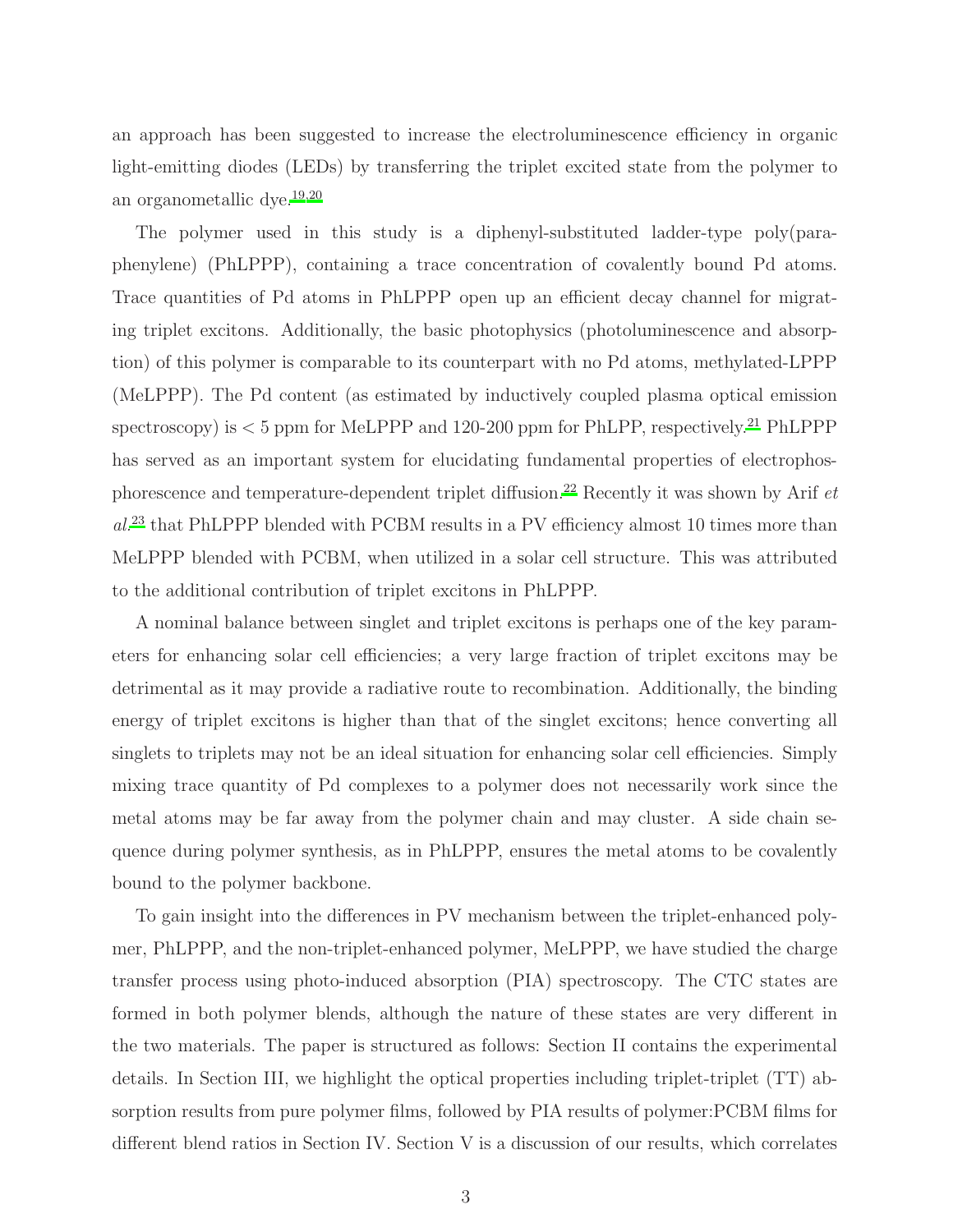the PIA results to the solar cell performance.

## II. EXPERIMENTAL DETAILS

The active polymers for the PIA study included PhLPPP with palladium atoms present in less than 1 in 1000 polymer repeat units, and MeLPPP with no heavy metals. PCBM >99.5 % was purchased from Aldrich. PhLPPP:PCBM and MeLPPP:PCBM blends were prepared in different weight ratios, 2:1 (33% wt PCBM), 1:1 (50 % wt PCBM) and 1:2 (67 % wt PCBM) by dissolving the polymers in chlorobenzene. The blended films were drop-casted onto glass substrates for the PIA experiments. This yielded film thicknesses that were at least five to six times more than what was used in the solar cells.

Indium tin oxide spin-coated with poly(3,4-ethylene-dioxythiophene)/poly-styrene sulphonate (PEDOT-PSS) served as the hole collection electrode and  $Ca/Al$  served as the electron collecting electrode in PV devices. The blended polymer:PCBM solutions were spincoated onto the PEDOT-PSS layer forming film thicknesses of ∼ 100 nm. The entire device fabrication process was carried out in a  $N_2$  glove box and the final structure was encapsulated, such that the polymer layers were not exposed to any air/oxygen during the current-voltage measurements. Details on device fabrication and characterization are found in Ref. [\(23\)](#page-18-0).

Device efficiencies were measured in Air Mass (AM) 1.5 G illumination condition with the light source operating at 100 mW/cm<sup>2</sup> (Oriel 96000, 150W solar simulator). The currentvoltage measurements were carried out by a Keithley 2400 sourcemeter. The PIA spectra were measured using the 325 nm line of a HeCd laser as the pump beam, modulated by a mechanical chopper, schematically shown in Figure 1. A halogen lamp was used as the probe beam which passed through the sample and was then dispersed by a Spectral Products CM110 monochromator. The probe beam was detected with a silicon detector. The small changes in transmission  $(\Delta T)$  were picked up by a Stanford Research SR 510 lock-in amplifier referenced to the chopper. All photomodulation spectra are  $\Delta T$  divided by the transmission (T). The samples were kept in an evacuated closed-cycle cryostat to avoid any photodegradation.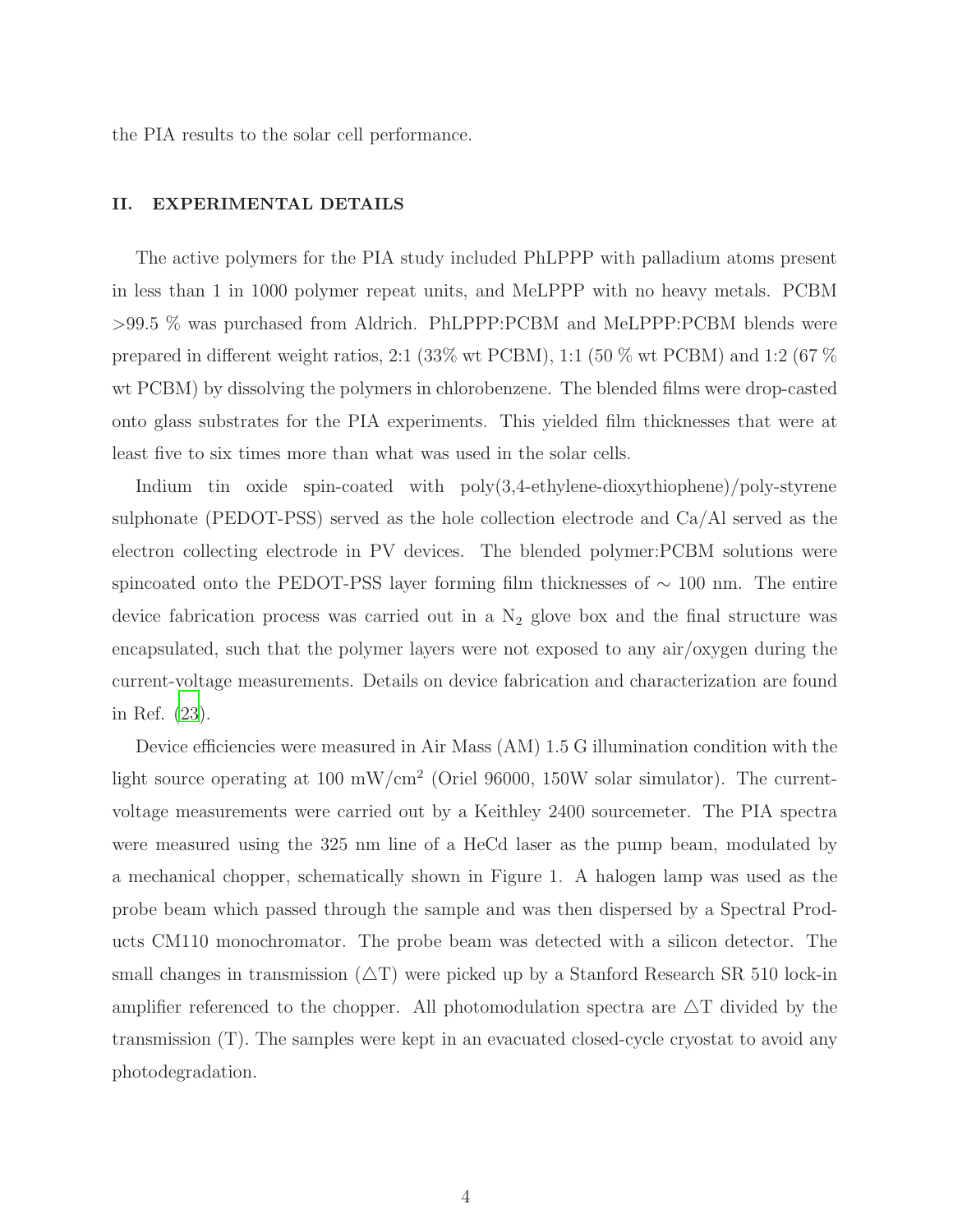

FIG. 1: Schematic of the experimental set up.

## III. OPTICAL STUDIES OF PHLPPP AND MELPPP

Figure 2 (a) and (b) schematically show the chemical structure and the energy levels of PhLPPP, respectively, which are almost identical to that of MeLPPP. X in the chemical structure corresponds to a phenyl (Ph) group in PhLPPP and to a methyl (Me) group in MeLPPP. The highest occupied molecular orbital (HOMO) and LUMO energy levels were previously determined using cyclic voltammetry.[22](#page-17-17) Neighboring phenyl rings in MeLPPP/PhLPPP are planar due to the methyl bridges and show no torsional degree of freedom. The planarity of the phenyl rings results in high intrachain order and consequently a low defect concentration. This is reflected in the small Stokes shift between the absorption and photoluminescence (PL) spectra, and clear vibronic peaks in the absorption spectrum (Fig.  $2(c)$ ). We note that MeLPPP shows almost identical PL/absorption spectra as PhLPPP. The PIA spectrum clearly shows the triplet  $(T_1) \longrightarrow$  triplet  $(T_n)$  absorption peak (TT) at 1.3 eV (similar to MeLPPP) in Fig[.2\(](#page-5-0)d). Since the intersystem cross-over (ISC) is enhanced in PhLPPP, unlike MeLPPP the TT absorption peak is observed even at room temperature (RT). The electron-electron interactions in organic semiconductors split the lowest singlet and triplet states by the exchange energy  $\triangle E_{ST}$ . Köhler *et al.* have shown that in phenylene-based conjugated polymers,  $\triangle E_{ST}$  has an almost constant value of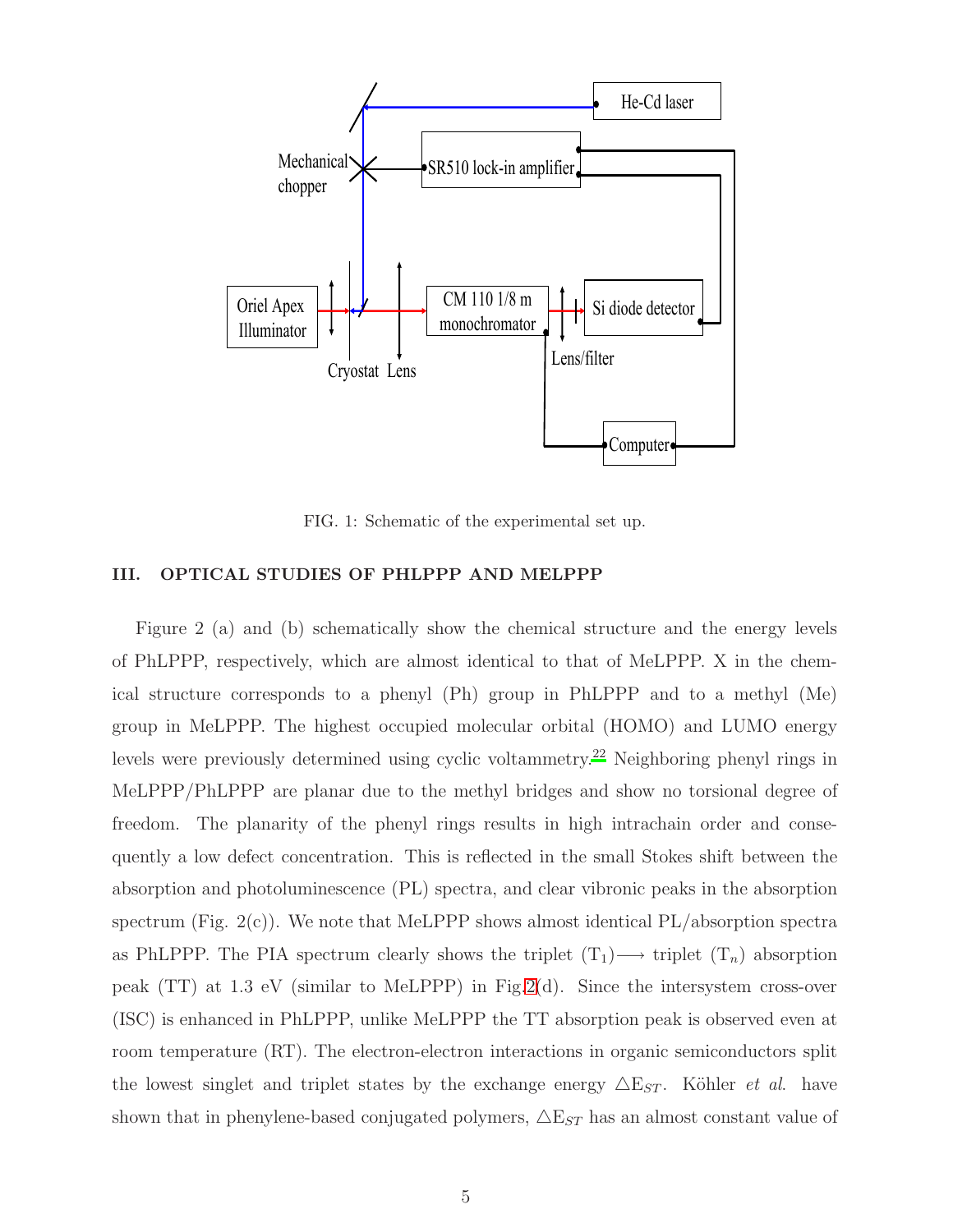

<span id="page-5-0"></span>FIG. 2: (a) Chemical structure of MeLPPP/PhLPPP; R=decyl group, R'=hexyl group, X=Me (MeLPPP), and X=Ph (PhLPPP). (b) Energy level diagram of PhLPPP/MeLPPP. (c) Photoluminescence and absorption spectra of a PhLPPP film. (d) Photomodulation spectrum of PhLPPP at 50 K.

 $0.7\pm0.1$  eV,<sup>[24](#page-18-1)</sup> implying that the T<sub>1</sub> state in these polymers is at -3.2 eV.

The Raman spectra of MeLPPP and PhLPPP are similar indicating a structural similarity of both polymers. The Raman spectra of both polymers at RT in the 1000-1700 cm<sup>−</sup><sup>1</sup> range are shown in Fig[.3.](#page-6-0) For side-group substituted polyphenyl polymers, the Raman frequencies in the  $1000-1200$  cm<sup>1</sup> region are most sensitive to side-group substitution. Since PhLPPP has dipenhyl substitution in its side chain (which was necessary for the incorporation of Pd in the backbone), the two polymers show slight differences in this region of the Raman spectrum. The 1300 cm<sup>-1</sup> Raman peak represents the C-C stretch backbone mode. The Raman peaks in the 1600 cm<sup>-1</sup> region arise from the intra-ring C-C stretch mode of the phenyl rings. In shorter oligophenyls, this mode is a double peak structure that has been suggested to originate from a Fermi resonance between a fundamental mode and some combination band.<sup>[25](#page-18-2)</sup> In longer chain PPP-type polymers the doublet in the 1600 cm<sup>-1</sup> region is due to a lowering of symmetry.<sup>[26](#page-18-3)</sup> The relative ratio of the intensities of the two Raman peaks in the 1600 cm<sup>-1</sup> region are similar in the two polymers. From steady state optical studies we can thus conclude that the structural and optical properties of PhLPPP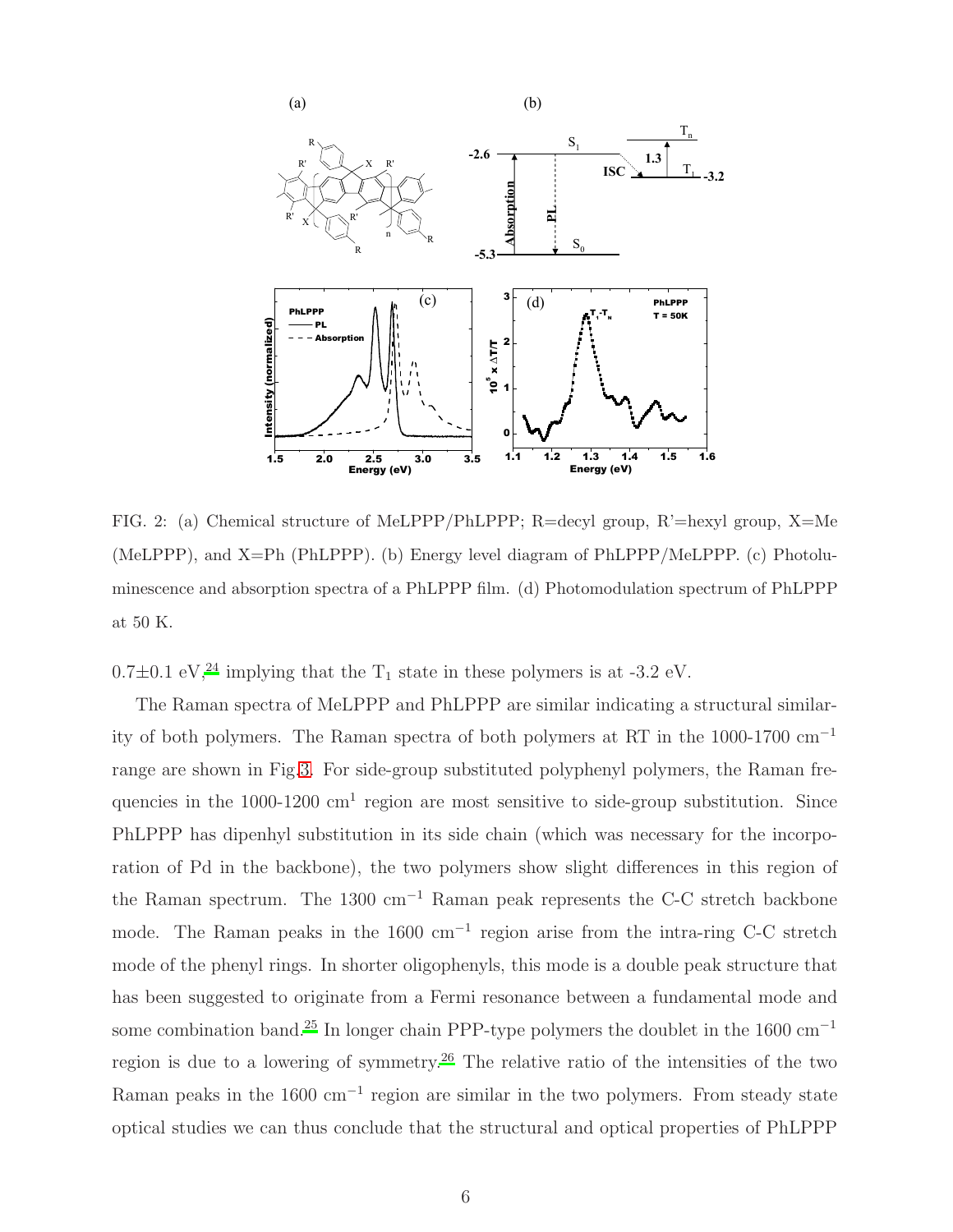

<span id="page-6-0"></span>FIG. 3: Raman spectra of PhLPPP (dotted line) and MeLPPP (bold line) films at RT measured with an excitation wavelength of 785 nm. The two spectra are vertically displaced for clarity.

and MeLPPP are similar; therefore the differences in the photovoltaic process in the two polymers arise as a result of the triplet excitons and/or other electronic complexes formed in the blended films.

#### A. PIA studies of pristine PhLPPP and MeLPPP

The TT absorption at 1.3 eV in PhLPPP is clearly seen at RT. The PIA spectrum was measured both as a function of temperature and chopper frequency. Temperature-dependent PIA studies of PhLPPP show the TT absorption to blue-shift with increasing temperatures, suggesting a localization of the excitons on smaller chain segments with large exchange splitting energy. This work is described in detail in Ref. [\(27\)](#page-18-4). By tracking the intensity of the TT absorption as a function of the chopper frequency, lifetime of the triplet states can be estimated. A few selected PIA spectra for various chopper frequencies at RT are shown in the inset of Fig. 4. We find that  $\Delta T/T$  vs. frequency (f) (Fig. 4) fits with one time constant,  $\tau$ , using the relation

$$
\Delta T/T = C/\sqrt{1 + 2\pi f\tau},\tag{1}
$$

where C is a constant. By fitting the PhLPPP data at 300 K with Eq.  $(1)$ , the triplet lifetime was determined as  $\tau = 8.7 \pm 0.4$  ms. At 50 K the lifetime was determined to be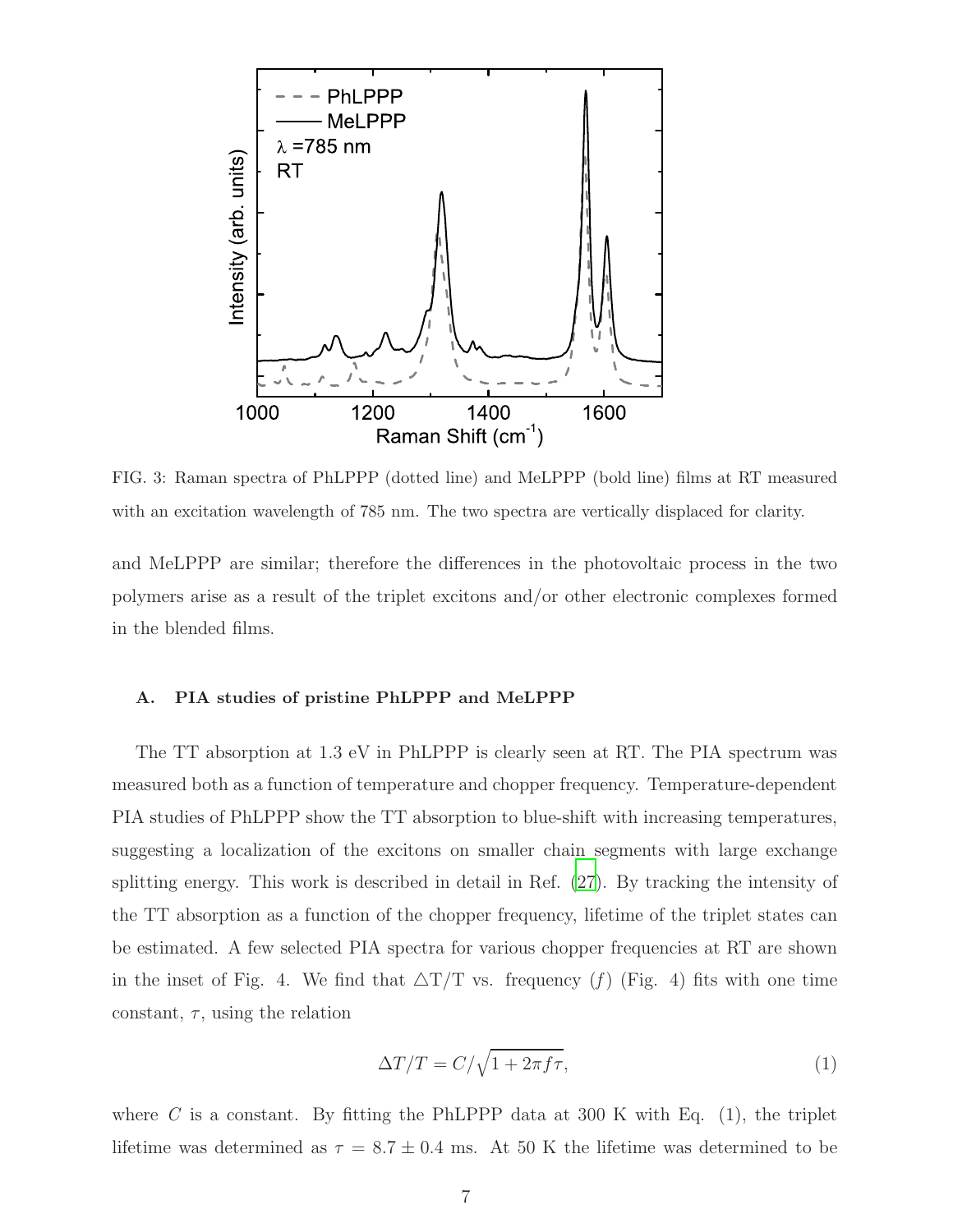

FIG. 4: The intensity of the triplet-triplet absorption in PhLPPP at RT as a function of the chopper frequency. The inset shows the photommodulation spectra of PhLPPP at a few chopper frequencies.

slightly higher at 9.5 ms. Work by Reufer et al. on PhLPPP shows that the migration of non-thermalized triplet excitons is driven by nearest neighbor exchange interaction where the diffusivity is temperature independent and has an average value of  $20 \times 10^{-6}$  cm<sup>2</sup>/s.<sup>[21](#page-17-16)</sup> This implies that triplet exciton diffusion lengths are in the micron range making the polymer attractive for photovoltaic applications.

Details of PIA spectra of pristine MeLPPP films (including photo-oxidized films and under hydrostatic pressures) were reported in Ref. [\(28](#page-18-5)). The lifetime of triplet excitons in MeLPPP was found to be somewhat smaller ( $\sim 4$  ms).<sup>[29](#page-18-6)</sup> The TT absorption in MeLPPP (shown in Fig. 5) is observed mainly at low temperatures since the ISC mechanism is much weaker in this polymer. The peak at 2.7 eV is due to photobleaching, which results due to a depopulation of the ground state. Since both MeLPPP and PhLPPP have a very high level of purity (with conjugation length ∼70), the polaronic signal is very weak in pristine polymer films. Typically, defects in the polymer backbone resulting from an interruption of the alternating single-double bond sequence, torsion between neighboring units, or a bent arrangement of the polymer such as an ortho- or meta- substitution on an otherwise parasubstituted polymer give rise to polaron formation that can be optically detected. Both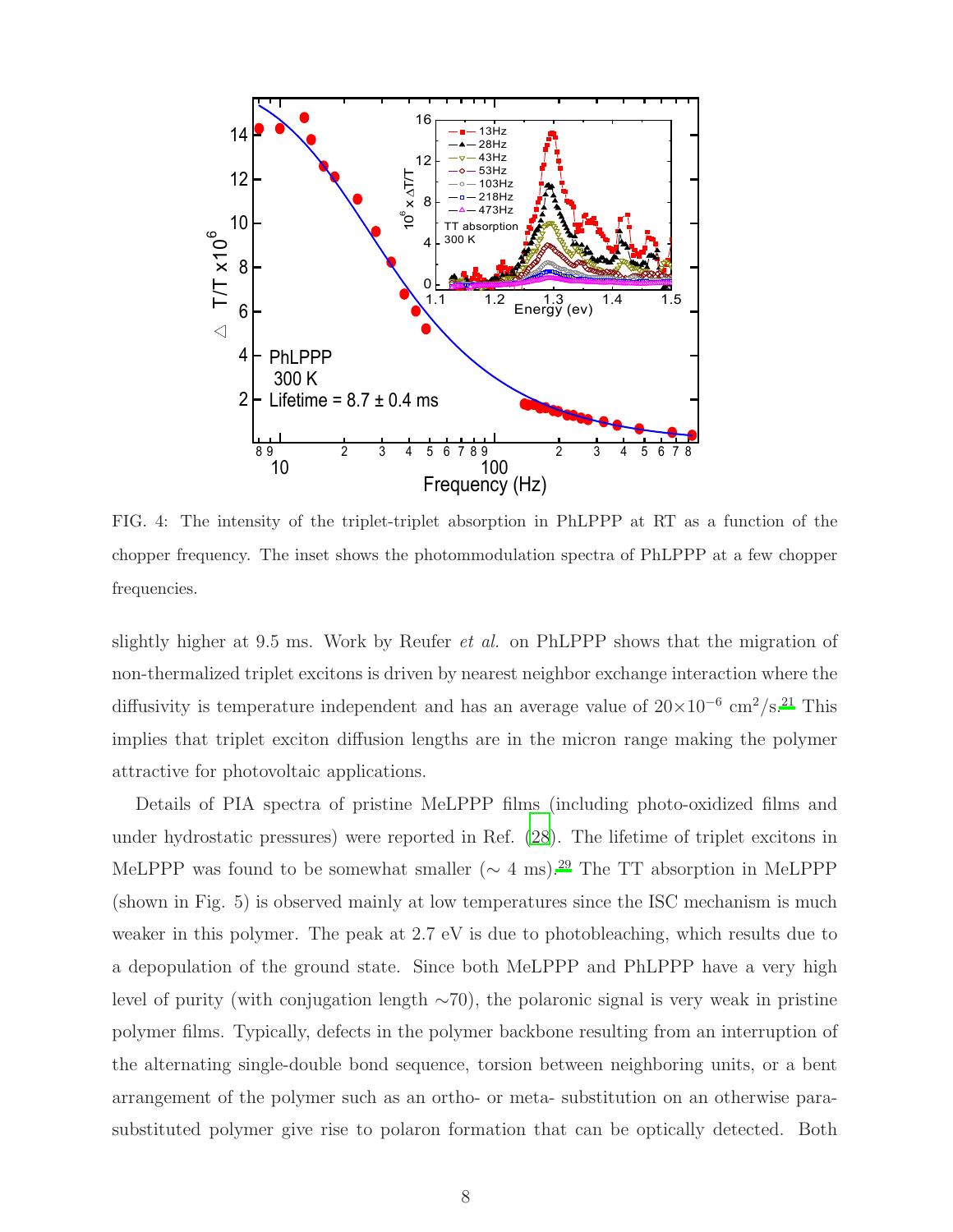

FIG. 5: Photomodulation spectra of MeLPPP and PhLPPP. The black bold line is the PIA spectrum of MeLPPP at 77 K; the 1.3 eV and 2.65 eV features denote the TT absorption and photobleaching, respectively. The  $\triangle$  and  $\circ$  symbols are the PIA spectra from photo-oxidized MeLPPPP and PhLPPP films, respectively.

PhLPPP and MeLPPP films were photo-oxidized by irradiating with the UV line (351.1 nm) of an Ar-ion laser in air. The resulting polaronic absorption at 1.9 eV is shown in Fig. 5 for photo-oxidized films of PhLPPP and MeLPPP.

## IV. PIA RESULTS: POLYMER BLENDS

PhLPPP:PCBM and MeLPPP:PCBM blends were prepared in different weight ratios, namely, 2:1, 1:1, and 1:2 by dissolving the polymers in chlorobenzene. The bandgap of MeLPPP/PhLPPP is  $\sim 2.5$  eV, far from the ideal low bandgap required for high efficiency polymer-based solar cell applications. Hence it is not surprising that power conversion efficiencies are smaller than those reported for P3HT-based solar cells. Furthermore, for a balanced charge transport, the hole and electron mobilities should be of the same order; in PhLPPP and MeLPPP based polymers the hole mobilities are a few orders of magnitude smaller than the electron mobilities in PCBM. Details of device properties of PhLPPP and MeLPPP-based solar cells are given in Ref.[\(23](#page-18-0)). It should be pointed out that if charge injection/collection problems are eliminated either by using better electrodes or by improved donor-acceptor interfaces, it is conceivable that the PV efficiency in MeLPPP-based solar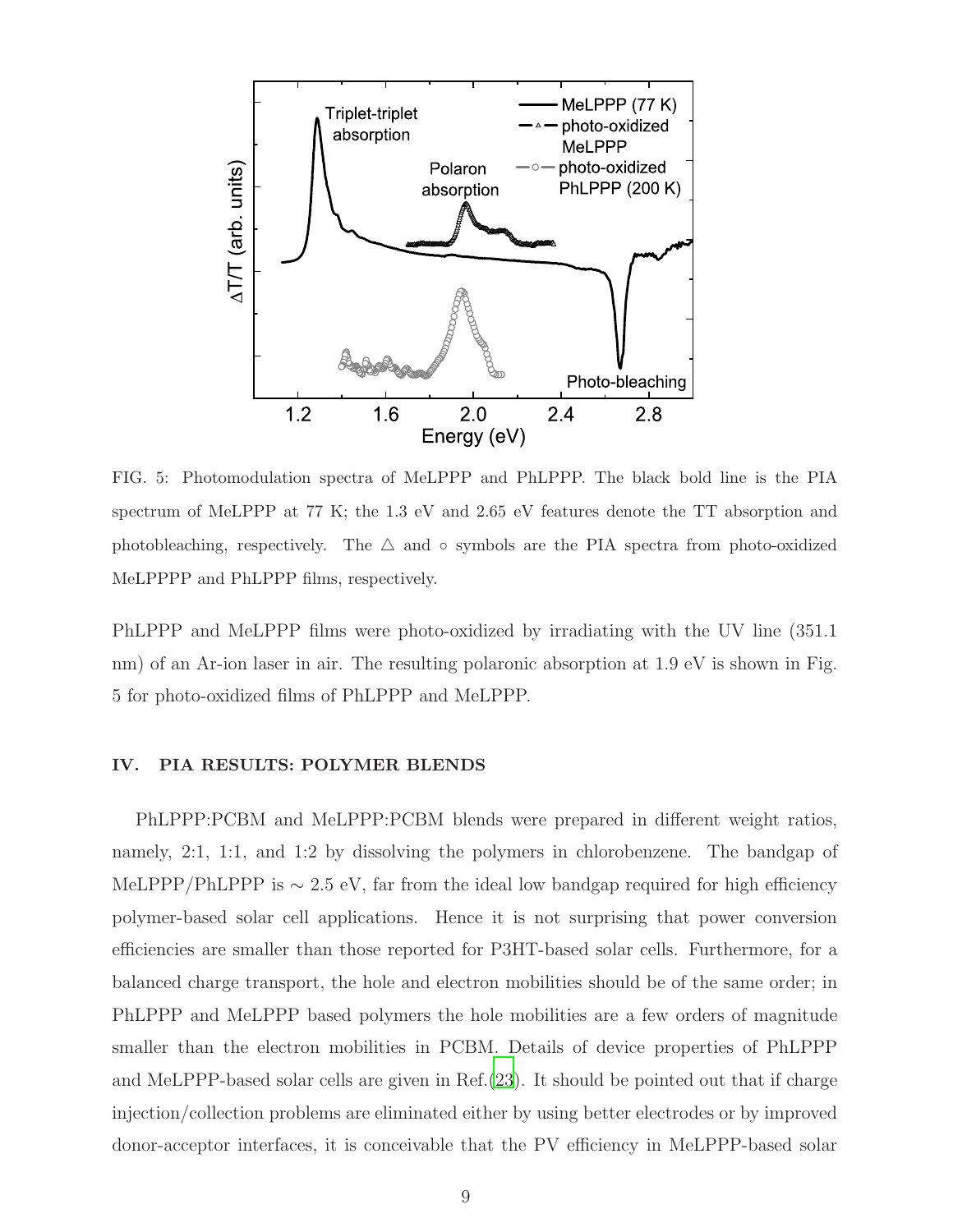| Device with active layer | PCBM conc. $(wt\%)$ | PCE $(\%)$ |  |
|--------------------------|---------------------|------------|--|
| $MeLPPP-PCBM(2:1)$       | 33                  | 0.008      |  |
| PhLPPP-PCBM $(2:1)$      | 33                  | 0.09       |  |
| $MeLPPP-PCBM(1:1)$       | 50                  | 0.02       |  |
| $PhLPPP-PCBM (1:1)$      | 50                  | 0.23       |  |
| $MeLPPP-PCBM(1:2)$       | 67                  | 0.07       |  |
| PhLPPP-PCBM $(1:2)$      | 67                  | 0.23       |  |

<span id="page-9-0"></span>TABLE I: Power conversion efficiency (PCE) of solar cells fabricated using different ratios of MeLPPP and PhLPPP blended with PCBM. [Ref. [\(23](#page-18-0))]

cells is considerably enhanced. Since this work compares the PIA results to actual device performance, we tabulate the power conversion efficiencies (PCE) for the various blended solar cells in Table [I](#page-9-0) from Ref. [\(23](#page-18-0)).

Figure 6 compares the PIA spectrum in the 1.4-2.0 eV range for the 2:1 (polymer:PCBM) films. The PIA signature from the two films is vastly different; PhLPPP blend shows a positive PIA whereas the MeLPPP sample shows a negative PIA. The positive peak at 1.65 eV in PhLPPP blend indicates an absorption process and the negative peaks at 1.45 eV and 1.58 eV in the MeLPPP blend indicate radiative emission. Based on these results along with the HOMO/LUMO and triplet state energy levels, we can speculate the energy levels of CTC states in both blends.

Figure [7](#page-11-0) schematically plots the energy levels of PhLPPP/MeLPPP and PCBM. The PCBM energy levels are taken from Refs. [\(30](#page-18-7)[,31\)](#page-18-8) The energy levels of PhLPPP and MeLPPP are similar; the main difference being a higher ISC in PhLPPP. The transitions depicted by dotted lines involve the triplet states. In  $\pi$ -conjugated polymers the addition of a charge carrier onto the backbone forms a spin  $1/2$  polaron with two allowed optical transitions,  $P_1$  and  $P_2$ .<sup>[32](#page-18-9)</sup> Only the  $P_2$  polaron absorption, observed in photo-oxidized films (Fig. 5), is schematically shown in Fig. [7.](#page-11-0) As pointed out in Ref. [\(30](#page-18-7)) the CTC state may either decay radiatively or be converted into a bound polaron-pair state; the polaron-pair level must be at a slightly higher energy since the CTC level overcomes an energy barrier for polaron-pair formation. In MeLPPP:PCBM blends the radiatve emission at 1.45 eV implies that the CTC state is roughly at  $\sim$  -3.85 eV. We note that S<sub>1</sub>→S<sub>0</sub> transition in PCBM is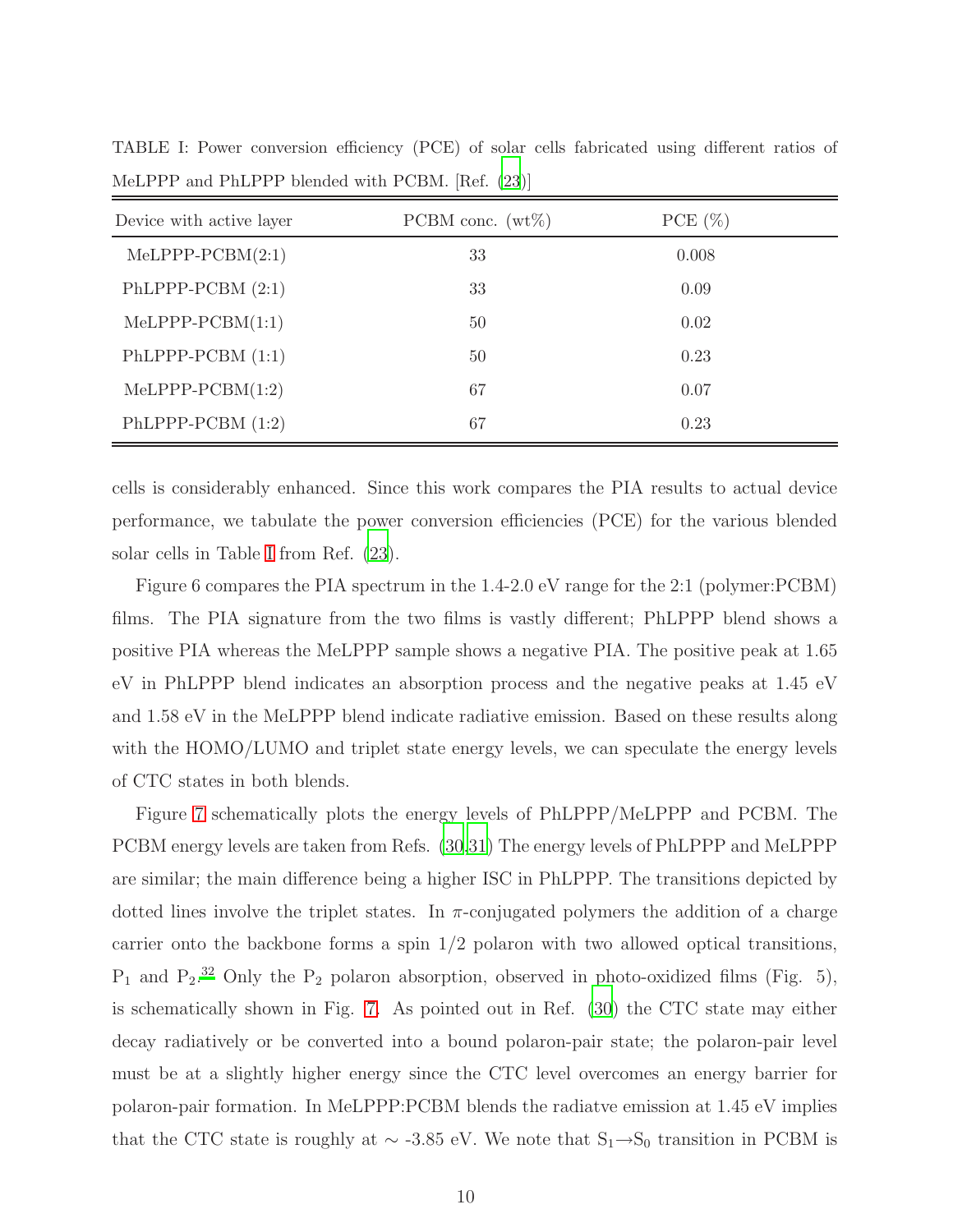

<span id="page-10-0"></span>FIG. 6: Photomodulation spectra of 2:1 PhLPPP:PCBM and MeLPPP:PCBM samples at RT. The arrows point to the main absorption and emission features seen in both samples.

symmetry forbidden. Since the singlet energies in PhLPPP and MeLPPP are similar, the singlet CTCs in both blends should have similar energies. The experimental results clearly point to very different PIA features in PhLPPP:PCBM. The absorption peak at 1.65 eV may be a result of a long-lived CTC triplet state, which is populated directly from the triplet state of PhLPPP. We denote the absorption at 1.65 eV in PhLPPP:PCBM (seen in Fig. [6\)](#page-10-0) as a transition between  $CTC'_{1}$  and a higher level  $CTC'$  state in Fig[.7.](#page-11-0) Also, the  $CTC'_{1}$  state most probably lies below the  $S_1$  and triplet states of the polymer and PCBM as no radiative emission is seen in the PIA spectrum. We return to this discussion in Section [V.](#page-14-0)

### A. PIA results of MeLPPP:PCBM

The PIA spectra were measured from all three blend ratios used in the solar cells. The CTC emission in MeLPPP:PCBM is largely dependent upon the PCBM concentration. The emission peaks at 1.45 eV and 1.6 eV are drastically reduced in the 1:1 and 1:2 blends, as seen in Fig. [8.](#page-12-0) These measurements were all at RT. We further note that the 1.6 eV peak is better resolved at 60 K. There are at least two emission peaks at 1.58 eV and 1.65 eV along with the  $1.45$  eV emission, as shown in Fig. [9.](#page-12-1)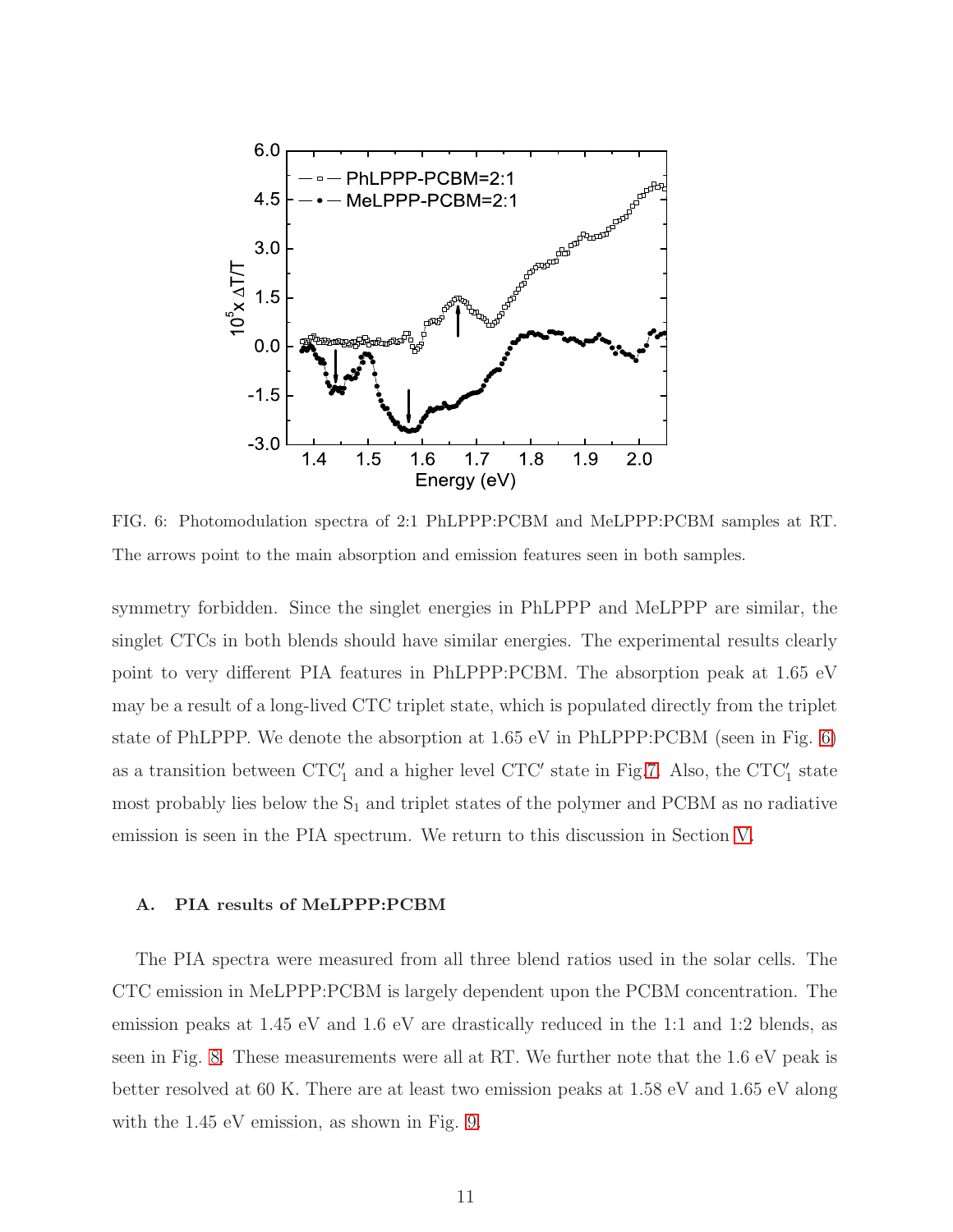

<span id="page-11-0"></span>FIG. 7: Energy levels of the singlet and triplet states of MeLPPP/PhLPPP and PCBM. The energy levels of the charge transfer complexes are determined from the PIA experiments.

The inset of Fig. [9](#page-12-1) shows a plausible energy transfer mechanism in MeLPPP blended with PCBM. The triplet energy levels are not shown here. The LUMO level energy offset in MeLPPP and PCBM may result in a direct energy transfer to the  $S_1$  level of PCBM, followed by a charge separation to the polaron pair. The other viable route is the formation of CTC states. As mentioned earlier, the  $S_1$  to  $S_0$  transition in PCBM is symmetry forbidden. Most likely the emission features seen in the PIA spectrum result from the following transitions: 1.45 eV emission is the transition from  $CTC_1$  state to the ground state of MeLPPP, the 1.65 eV and 1.58 eV emission peaks are from the CTC<sub>1</sub> state to the PCBM ground state and  $S_1$ of PCBM to the ground state of MeLPPP, respectively.

The emission features in the PIA spectrum almost disappear for the 1:1 and 1:2 blended films. Increasing acceptor (PCBM) concentration should enhance the dissociation rate of the bound polaron pair. Since the effective dielectric permittivity of the blend increases with PCBM concentration, it reduces the energy barrier for CTCs enabling the formation of weakly-bound polaron pairs,<sup>[30](#page-18-7)</sup> contributing to charges in a solar cell. The PIA results of the blends correlate very well with the solar cell PCE. The 1:2 sample, which gives the highest PCE (Table I), shows almost no radiative decay process; thus the separation of charges in this sample is most effective.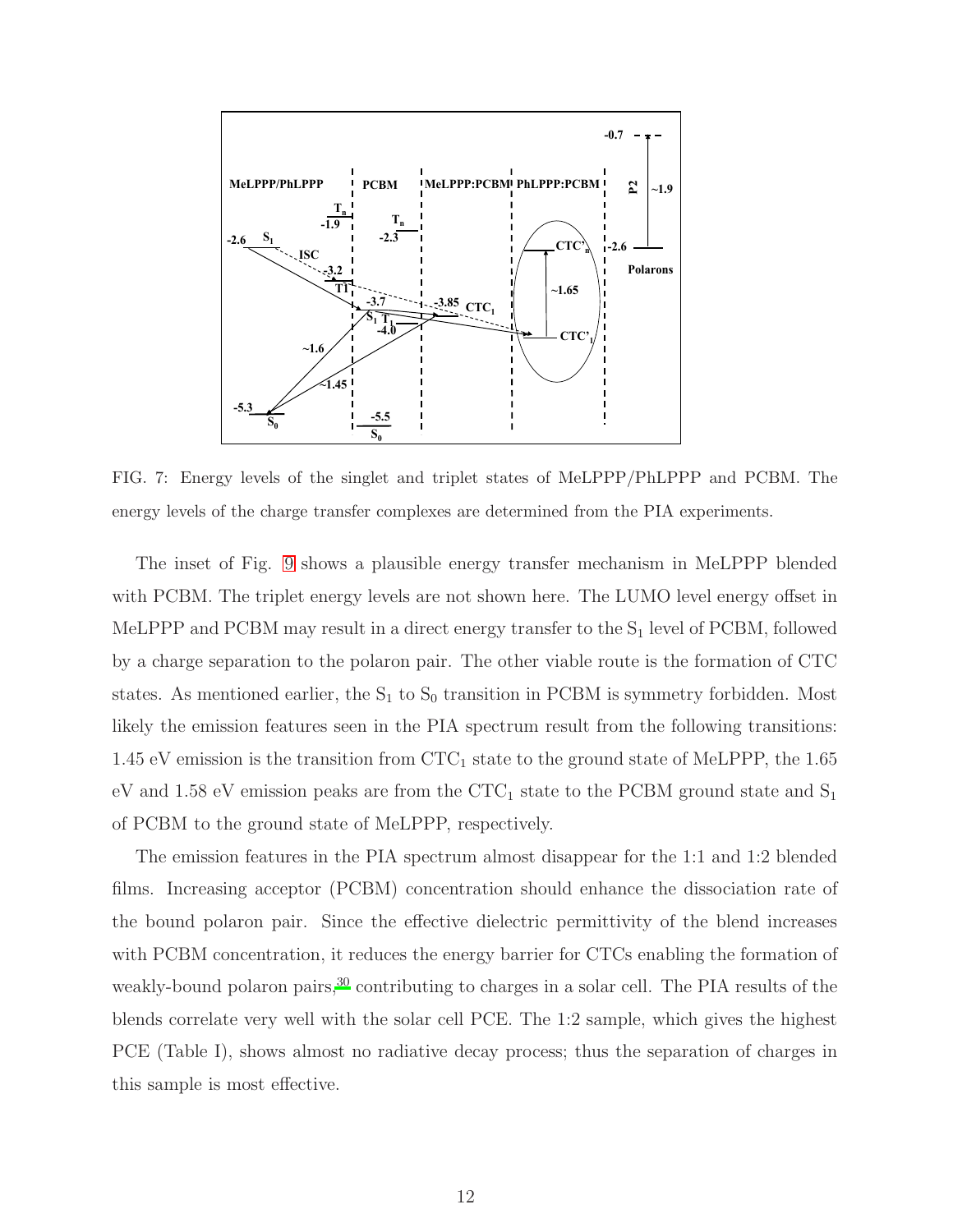

FIG. 8: Photomodulation spectra of MeLPPP:PCBM blended films measured at RT.

<span id="page-12-0"></span>

<span id="page-12-1"></span>FIG. 9: Photomodulation spectra of the 2:1 MeLPPPP:PCBM blended film at RT and 60 K. The inset shows the energy level diagram for the blend with the dotted lines denoting the possible origin of emission peaks observed at 1.45 eV, 1.58, and 1.65 eV.

## B. PIA results of PhLPPP:PCBM

Figure [10](#page-13-0) shows the PIA spectra of PhLPPP:PCBM blended films measured at RT. The signal is positive in all cases. The main feature here is an absorption peak at 1.65 eV, which systematically decreases with increasing PCBM concentration. This trend is also consistent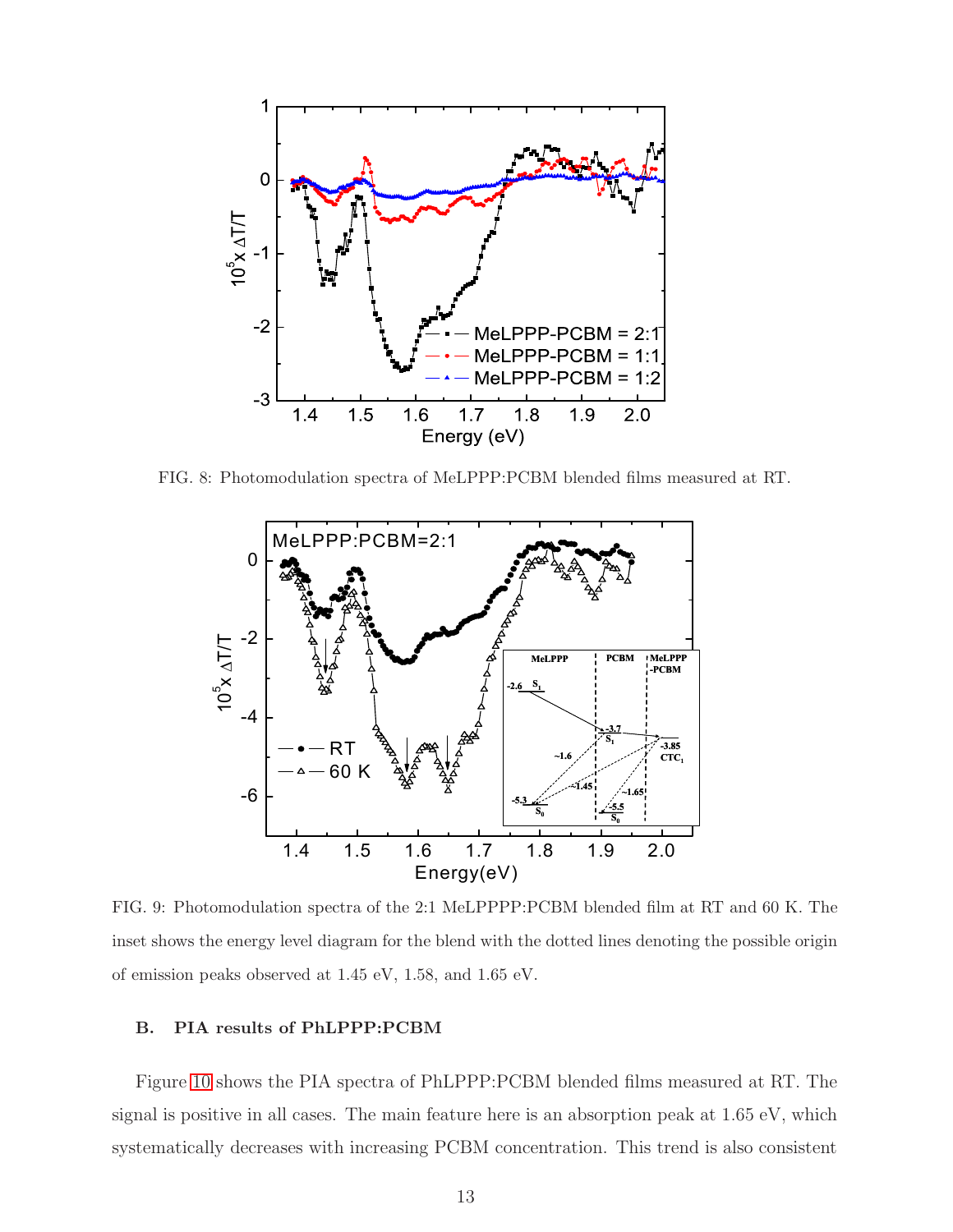

<span id="page-13-0"></span>FIG. 10: Photomodulation spectra of PhLPPP:PCBM blended films measured at RT. The inset is the photomodulation spectrum of a 2:1 photo-oxidized PhLPPP:PCBM film. The 1.9 eV peak corresponds to the P2 polaron absorption.

with the overall PCE in solar cells; the 1:1 and 1:2 samples show the highest efficiencies. Unfortunately, the polaron signature at 1.9 eV is very weak at RT. It is however observable when the sample is photo-oxidized, as seen in the inset Fig. [10](#page-13-0) for the 2:1 sample. The polaron absorption peak is seen in other blend ratios as well when photo-oxidized. Since the data are from photo-oxidized samples, it is hard to quantify and compare the strength of the polaron signature for the various blend ratios as a direct correlation to the overall PCE. Although weak, the CTC state is still seen in the photo-oxidized samples, and the peak position of the CTC absorption is roughly the same as that for the non-photo-oxidized samples. The CTC absorption in the 2:1 sample was further measured at different temperatures between 200-300 K; the inset of Fig. [11](#page-14-1) shows a few representative spectra. The peak positions hardly change within this temperature range (Fig. [11\)](#page-14-1), indicating that the CTC state is localized. It has been recently shown that the diffusivity of nonthermalized triplet excitons in pristine PhLPPP is temperature independent.<sup>[21](#page-17-16)</sup> The temperature independence of the CTC absorption in PhLPPP:PCBM blends therefore alludes to a triplet origin to these charge transfer complexes.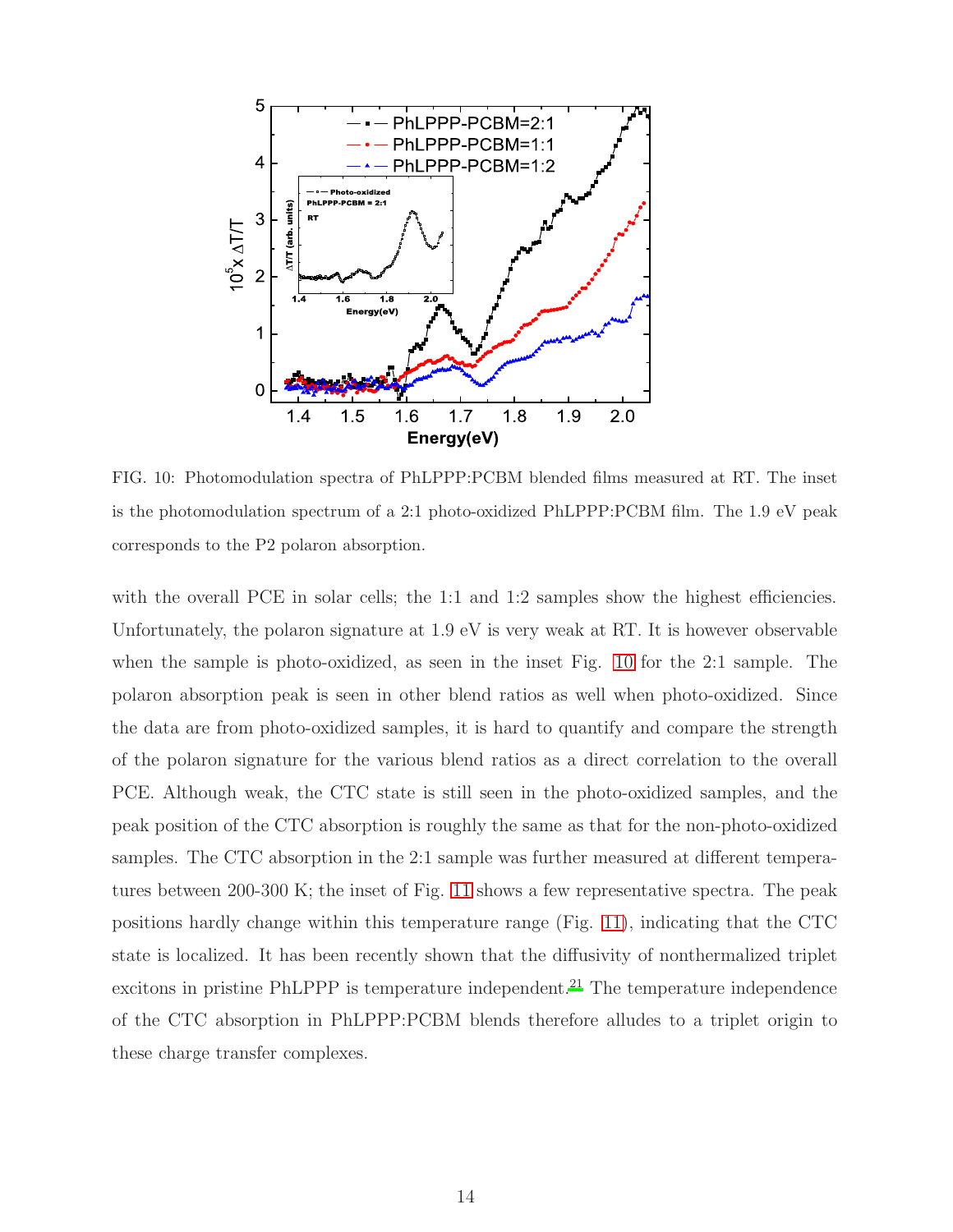

<span id="page-14-1"></span>FIG. 11: Temperature dependence of the  $\text{CTC}'_1\text{-}\text{CTC}'_n$  absorption peak in the 2:1 PhLPPP:PCBM film. The inset shows a few representative PIA spectra at selected temperatures for the same film.

#### <span id="page-14-0"></span>V. DISCUSSION

Our experimental results clearly show differences in the PIA spectra of triplet-enhanced versus non-triplet-enhanced LPPP polymers blended with PCBM. As pointed out the two polymers are structurally identical with similar UV-vis PL and absorption properties. Additionally, the morphology of the PhLPPP:PCBM and MeLPPP:PCBM blends are similar as inferred from atomic force microscopy images of the blended films. Both polymer blends show the formation of CTC states but the nature and energy levels of these states are very different in PhLPPP:PCBM and MeLPPP:PCBM. The formation of CTC states in polymer/PCBM films depend on the ionization potential (IP) of the polymer. Since the IP of PhLPPP and MeLPPP are identical, the differences in CTC states must then originate from the presence of triplet excitons in PhLPPP.

In MeLPPP:PCBM blends the emission peaks observed at 1.45 eV and 1.6 eV indicate that the CTC state must be slightly above the  $T_1$  state of PCBM (-3.85 eV). The CTC states that give rise to emission are typically singlet in character.[33](#page-18-10)[,34](#page-18-11) Hence energy transfer to the CTC state occurs directly from the MeLPPP or PCBM singlet states. The dependence of the CTC emission on PCBM concentration clearly shows that the origin of the CTC is from the blend itself and not from PCBM. Moreover, the photomodulation spectrum of a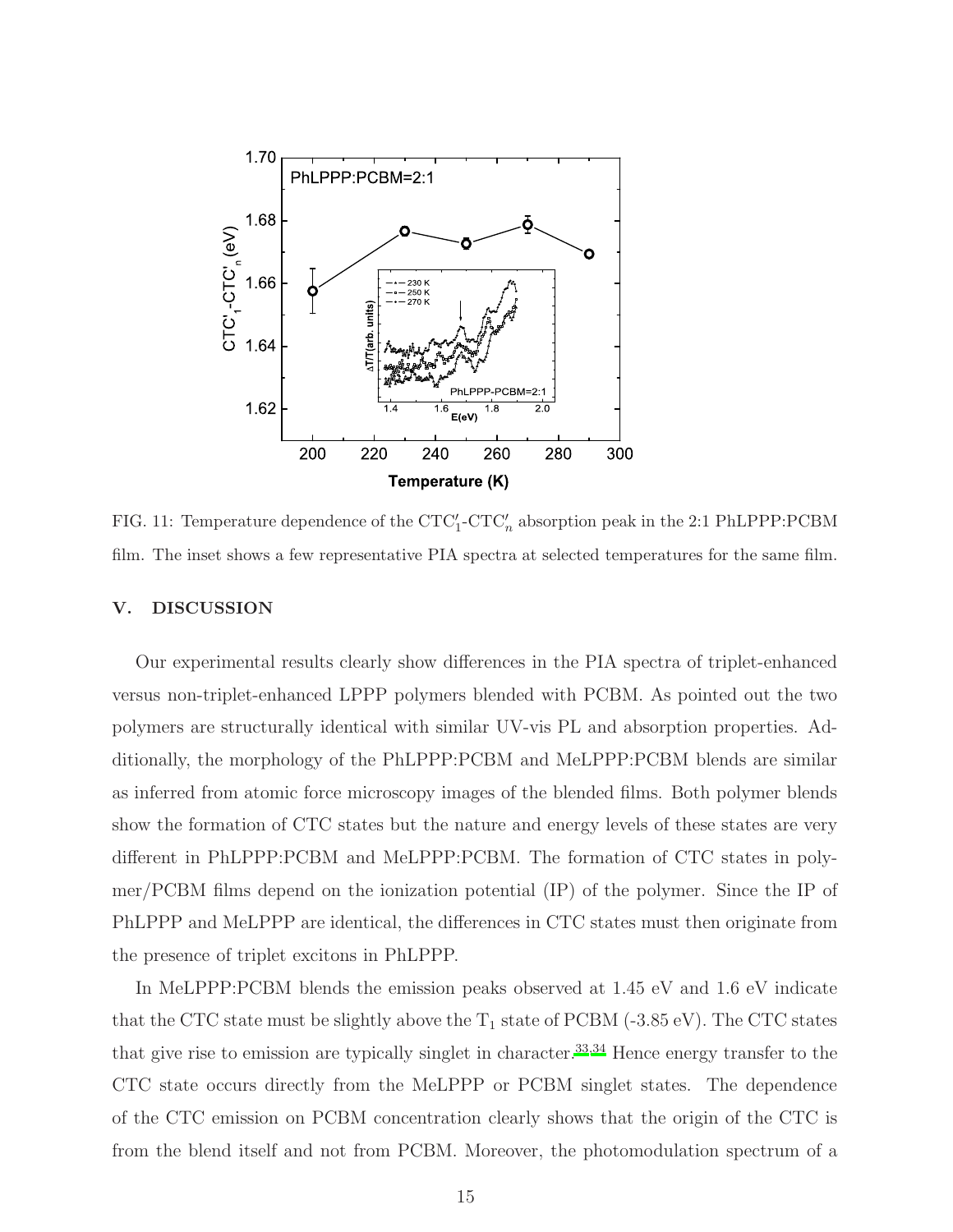pure PCBM film was measured and no features were observed in this energy range. The work by Veldman *et al.* indicate the presence of nano-crystalline domains of PCBM; higher PCBM concentration results in larger crystalline domains, enabling the dissociation of CTC states.<sup>[12](#page-17-7)</sup> The radiative emission correlates very well with the solar cell performance; the MeLPPP blend ratio (1:2) that shows the highest PV efficiency shows the weakest emission in PIA.

Since PhLPPP and MeLPPP have similar HOMO/LUMO energies, the CTC states arising from singlet excitons should have comparable energies. The PIA spectroscopy from PhLPPP:PCBM clearly indicate an absorption peak at 1.65 eV, which is attributed to the difference in energy between  $CTC'_{1}$  and a higher lying  $CTC'_{n}$  state indicated in Fig. [7.](#page-11-0) This may be due to long-lived CTC triplet states that are directly populated from the triplet states of PhLPPP. We point out that the  $T_1 \longrightarrow T_n$  transition energy in PCBM/C<sub>60</sub> is close to 1.6 eV.<sup>[34](#page-18-11)[,35](#page-18-12)</sup> It is difficult to distinguish between intramolecular CTC states in PCBM due to the presence of the polymer and intermolecular CTC states in PhLPPP:PCBM blend. In a pump-probe setup an induced absorption peak at 1.65 eV in  $C_{60}$  is observed only in solution; the intra-molecular-type triplet exciton at 1.6 eV is not observed in a thin film of  $C_{60}$ .<sup>[34](#page-18-11)</sup> We do not observe any feature at 1.65 eV from a pure PCBM film in our PIA experiment. Since an absorption feature is seen rather than any radiative decay in PIA, most likely the CTC<sup>'</sup><sub>1</sub> state lies below the singlet/triplet state of PCBM and the polymer for a favorable energy transfer process.

The TT absorption in the polymer (at 1.3 eV) was not observable in PhLPPP:PCBM blends at RT. A plausible explanation may be that the lifetimes of the triplet excitons are reduced to the extent that a PIA experiment with a mechanical chopper is not adequate to observe the TT absorption in the polymer. Additionally, the triplet states may be involved in the formation of the CTC triplet states in the blend, which also results in these states being more localized. Had the triplet states of the polymer played no role in the formation of CTC states, one would expect similar PIA spectra for PhLPPP and MeLPPP blended with PCBM. Furthermore, since PhLPPP:PCBM blends show a much higher PV efficiency compared to the non-triplet-enhanced polymer, the CTC triplet states formed in these blends are most likely responsible for the weakly bound polaron-pairs, contributing to charges.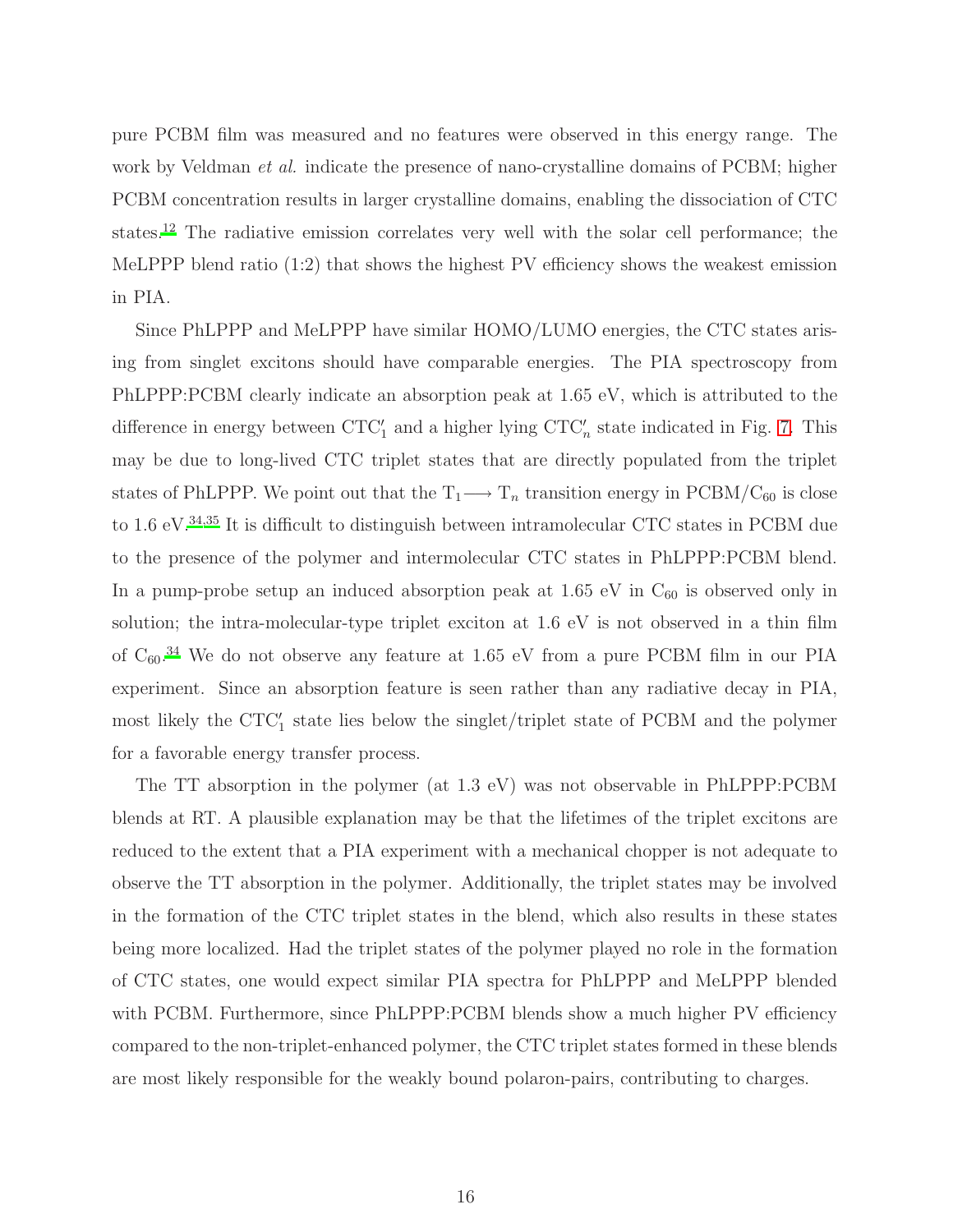#### VI. CONCLUSION

In conclusion, we observe the formation of CTC states in ladder-type PPP polymers blended with PCBM for solar cell applications via photo-induced absorption studies. The nature of these CTC states is different for the triplet-enhanced PhLPPP compared to the non-triplet-enhanced polymer, MeLPPP. The CTCs in PhLPPP:PCBM blend have a triplet character to it, which may be populated directly by the lowest triplet state of the polymer. These states may be converted to weakly-bound polaron pairs, contributing to additional charges, and thus enhancing the photovoltaic efficiency. In comparison, MeLPPP:PCBM blends show the presence of CTC states that are formed as a result of the singlet excitons, which further lead to a radiative recombination. The CTC states are key to charge separation and efficiency of solar cells. The possibility of triplet-enhanced power conversion efficiency in solution-processed LPPP-based polymers and PCBM organic solar cells will stimulate future work on the development of other polymers with trace quantities of heavy metal and further investigation of CTC states for improving photovoltaic efficiencies of polymer-based solar cells.

#### Acknowledgments

We gratefully acknowledge the support of this work through the National Science Foundation under grant No. ECCS-0823563.

<span id="page-16-0"></span><sup>∗</sup> Corresponding author E-mail[:guhas@missouri.edu](mailto:guhas@missouri.edu)

<span id="page-16-1"></span><sup>&</sup>lt;sup>1</sup> J. Peet, J.Y. Kim, N.E. Coates, W.L. Ma, D. Moses, A.J. Heeger, G.C. Bazan, Nature Mater. 6, 497 (2007).

<span id="page-16-2"></span><sup>&</sup>lt;sup>2</sup> D. Mühlbacher, M. Scharber, M. Morana, Z. Zhu, D. Waller, R. Gaudiana, and C. Brabec, Adv. Mater. 18, 2884 (2006).

<span id="page-16-3"></span><sup>3</sup> W-Y. Wong, X-Z. Wang, Z. He, A.B. Djurisic, C-T. Yip, K-Y. Cheung, H. Wang, C.S.K. Mak, and W-K. Chan, Nature Mater. 6, 521 (2007).

<sup>4</sup> F. Guo, Y.-Gi. Kim, J.R. Reynolds, and K.S. Schanze, Chem. Commun. 6, 1887 (2006).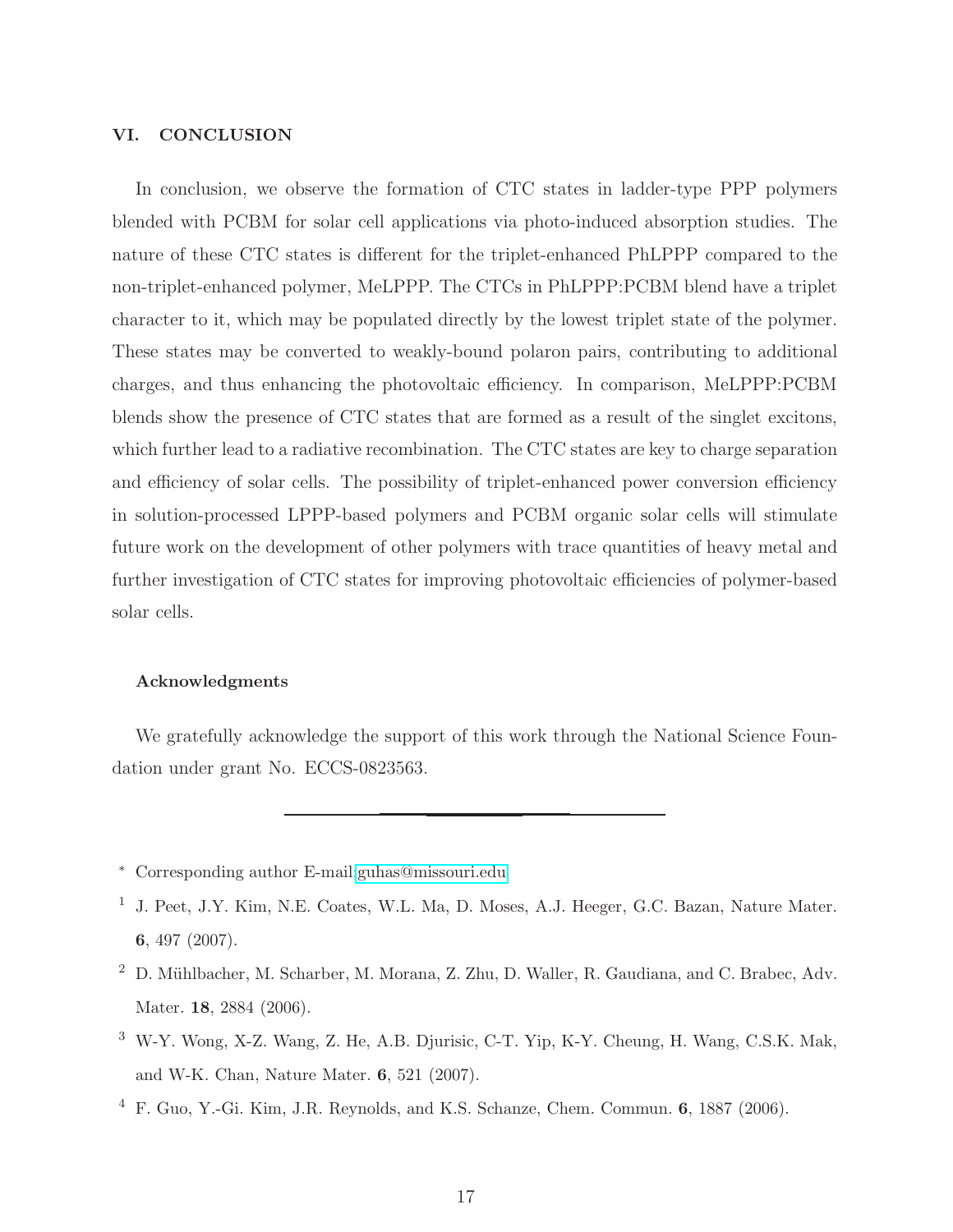- <span id="page-17-0"></span><sup>5</sup> M. D. Perez, C. Borek, P. I. Djurovich, E. I. Mayo, R. R. Lunt, S. R. Forrest, and M. E. Thompson, Adv. Mater. 21, 1517 (2009).
- <span id="page-17-1"></span> $6\,$  J. Xue, S. Uchida, B.R. Rand, and S.R. Forrest, Appl. Phys. Lett. 85, 5757 (2004).
- <span id="page-17-2"></span><sup>7</sup> T. Kietzke, D. Neher, K. Landfester, R. Montenegro, R. Güntner, and U. Scherf, Nature Mater. 2, 408 (2003).
- <span id="page-17-3"></span><sup>8</sup> P. A. Liddell, D. Kuciauskas, J.P. Sumida, B. Nash, D. Nguyen, A.L. Moore, T.A. Moore, and D. Gust, J. Am. Chem. Soc. 119, 1400 (1997).
- <span id="page-17-4"></span><sup>9</sup> J. J. Apperloo, C. Martineau, P. A. van Hal, J. Roncali, and R.A.J. Janssen, J. Phys. Chem. A 106, 21 (2002).
- <span id="page-17-5"></span><sup>10</sup> P. Panda, D. Veldman, Jörgen Sweelssen, J.J.A.M. Bastiaansen, B.M.W. Langeveld-Voss, and S.C.J. Meskers, J. Phys. Chem. B 111, 5076 (2007).
- <span id="page-17-6"></span><sup>11</sup> L. Goris, K. Haenen, M. Nesládek, P. Wagner, D. Vanderzande, L. De Schepper, J. D'Haen, L. Lutsen, J.V. Manca, J. Mater. Sci. 40, 1413 (2005).
- <span id="page-17-7"></span><sup>12</sup> D. Veldman,Ö. Iÿpek, S.C.J. Meskers, J. Sweelssen, M.M. Koetse, S.C. Veenstra, J.M. Kroon, S.S. van Bavel, J. Loos, and R.A.J. Janssen, J. Am. Chem. Soc. 130, 7721 (2008).
- <span id="page-17-8"></span><sup>13</sup> M.A. Loi, S. Toffanin, M. Muccini, M. Forster, U. Scherf, and M. Scharber, Adv. func. Mater. 17, 2111 (2007).
- <span id="page-17-9"></span><sup>14</sup> I. Haeldermans, K. Vandewal, W. D. Oosterbaan, A. Gadisa, J. DHaen, M. K. Van Bael, J. V. Manca, and J. Mullensa, Appl. Phys. Lett. 93, 223302 (2008).
- <span id="page-17-10"></span><sup>15</sup> T. Drori, C.-X. Sheng, A. Ndobe, S. Singh, J. Holt, and Z.V. Vardeny, Phys. Rev. Lett. **101**, 037401 (2008).
- <span id="page-17-11"></span><sup>16</sup> P. Parkinson, J. Lloyd-Hughes, M. B. Johnston, and L. M. Herz, Phys. Rev. B 78, 115321 (2008).
- <span id="page-17-12"></span><sup>17</sup> Y. Shao and Y. Yang, Adv. Mater. 17, 2841 (2005).
- <span id="page-17-13"></span><sup>18</sup> Z. Xu, Y. Wu, and B. Hu, Appl. Phys. Lett. 89, 13111 (2007).
- <span id="page-17-14"></span><sup>19</sup> M.A. Baldo, D.F. O'Brien, Y. You, S. Shoustikov, S. Sibley, M.E. Thompson, and S.R. Forrest, Nature 395, 151 (1998).
- <span id="page-17-15"></span><sup>20</sup> V. Cleave, G. Yahioglu, P.L Barney, R.H. Friend, and N. Tessler, Adv. Mater. 11, 285 (1999).
- <span id="page-17-16"></span><sup>21</sup> M. Reufer, P.G. Lagoudakis, M.J. Walter, J.M. Lupton, J. Feldmann, and U. Scherf, Phys. Rev. B 74, 241201(R) (2006).
- <span id="page-17-17"></span><sup>22</sup> J.M. Lupton, A. Pogantsch, T. Piok, E.J.W. List, S. Patil, and U. Scherf, Phys. Rev. Lett. 89,